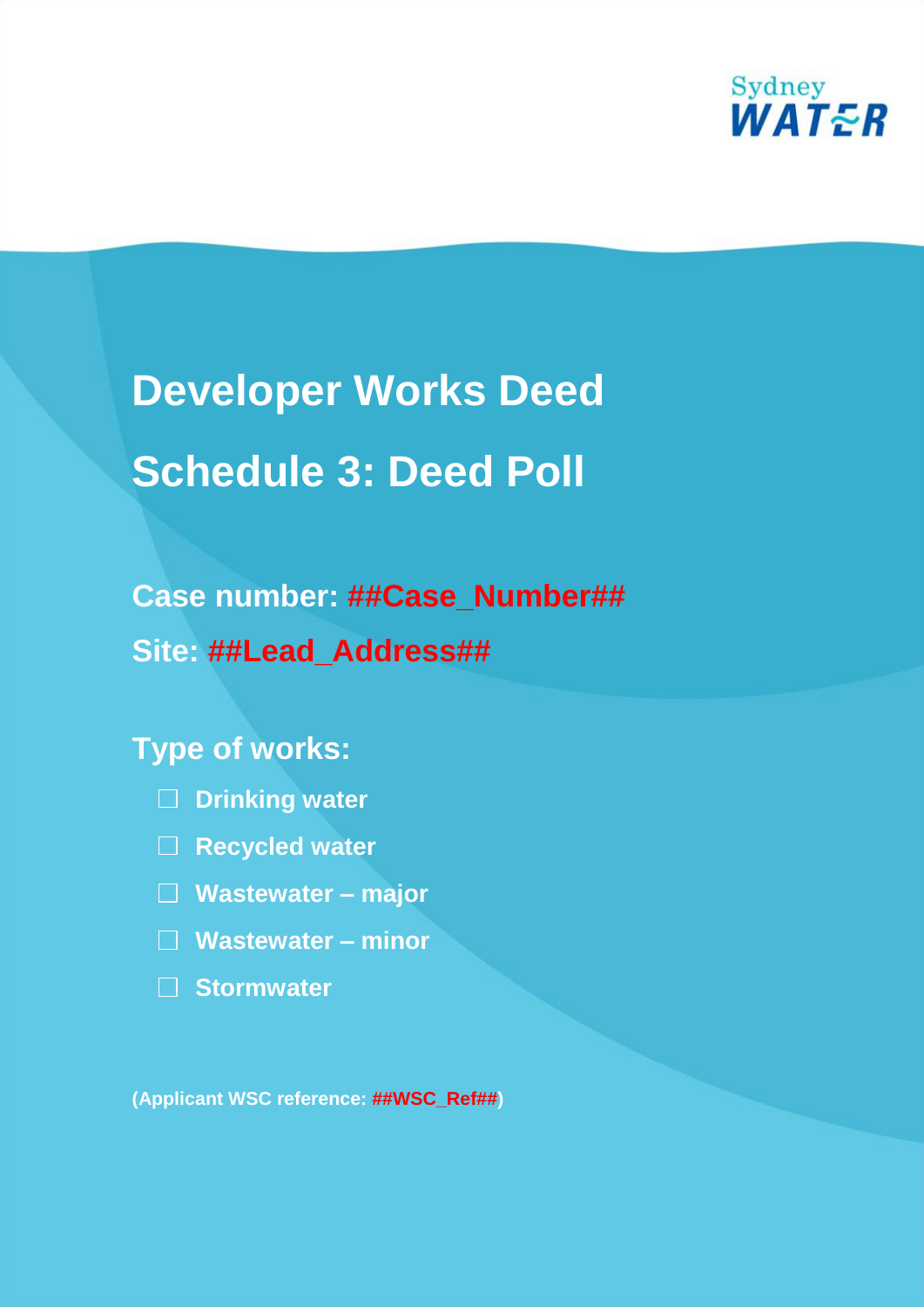# **Contents**

Copyright and disclaimer

© Sydney Water Corporation (Sydney Water) ABN 49 776 225 038. Except as permitted under the *Copyright Act 1968* (Cth), no part of this document may be copied, reproduced or extracted by any means (including electronic data storage) without prior written permission of Sydney Water. Permission is given to use this document only to tender to supply goods and services to Sydney Water. Sydney Water accepts no liability if these documents are used for any other purpose.

**WARNING – Document current at time of printing or downloading**

| Doc. Number: ACDP0306.03                              | Version: 05 | Date: 11 November 2016 |
|-------------------------------------------------------|-------------|------------------------|
| Doc. Owner: Manager, Commercial and Funding Framework |             | Page 2 of 5            |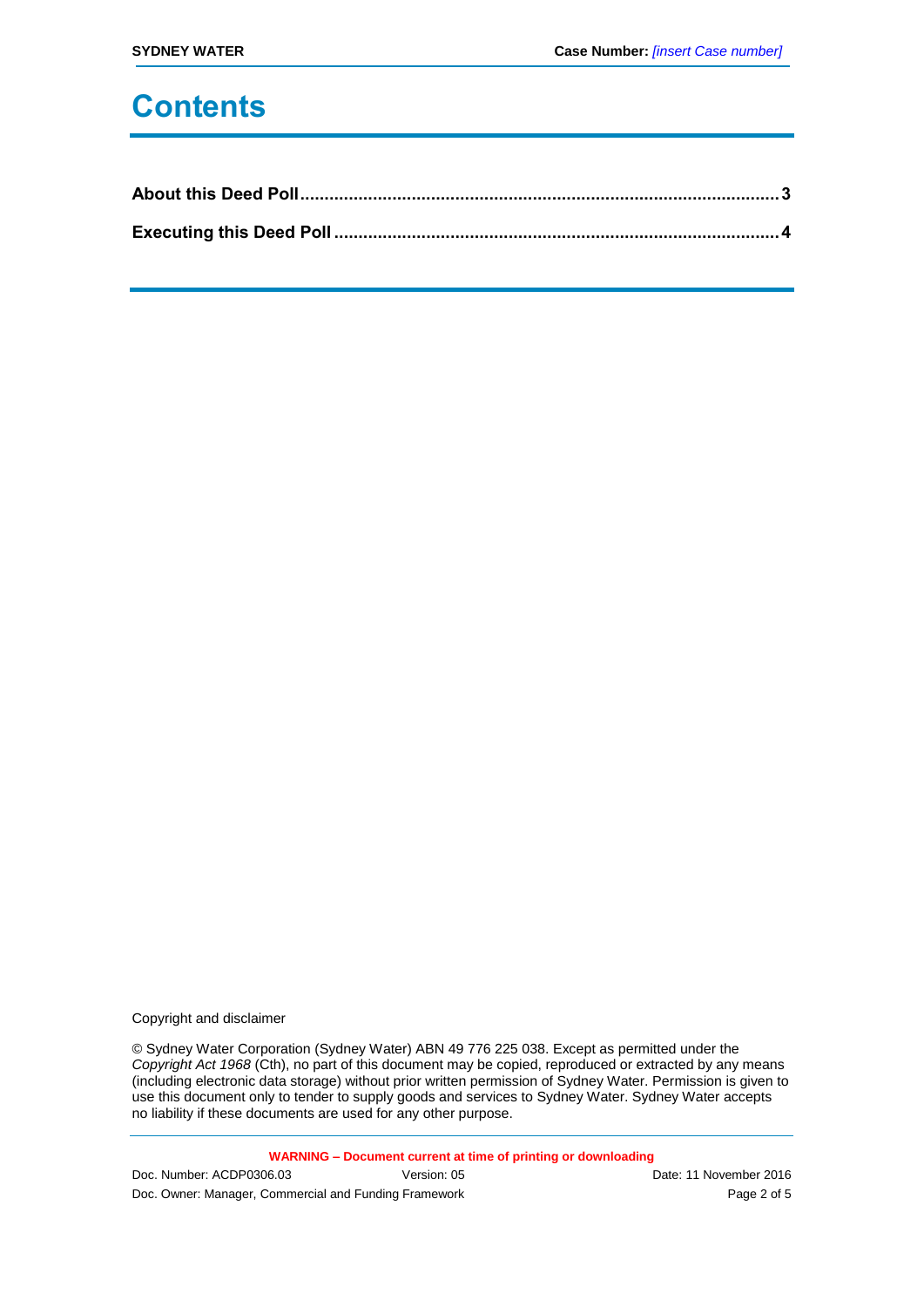# **About this Deed Poll**

#### **Developer Works**

|       | <b>Case number:</b> [insert Case number]   |
|-------|--------------------------------------------|
| Site: | <i><b>[insert development address]</b></i> |

#### **Execution dates**

| <b>Developer</b><br><b>Works Deed:</b> | <i>finsert execution datel</i> |
|----------------------------------------|--------------------------------|
| Deed Poll:                             | <i>finsert execution datel</i> |

#### **Parties**

| <b>Sydney Water:</b> | <b>Sydney Water Corporation</b> | ABN: | 49776 225 038              |
|----------------------|---------------------------------|------|----------------------------|
| Developer:           | [insert name]                   | ABN: | <b><i>[insert ABN]</i></b> |
| WSC:                 | [insert name]                   | ABN: | <b><i>[insert ABN]</i></b> |
| Designer:            | [insert name]                   | ABN: | <b>[insert ABN]</b>        |
| <b>Constructor:</b>  | [insert name]                   | ABN: | <b><i>[insert ABN]</i></b> |

#### **Agreement**

- (a) Apart from *[insert Constructor or replacement Provider's name]* , the parties listed here entered into the Developer Works Deed for the Developer Works on the date noted above.
- (b) The Developer has now appointed *[insert Constructor or replacement Provider's name]* .
- (c) Once this Deed Poll is executed,*[insert Constructor or replacement Provider's name]* will:
	- (i) assume all its obligations under the Developer Works Deed
	- (ii) submit to all the terms of the Developer Works Deed.
- (d) All parties to the Developer Works Deed enter into this Deed Poll and can rely upon it.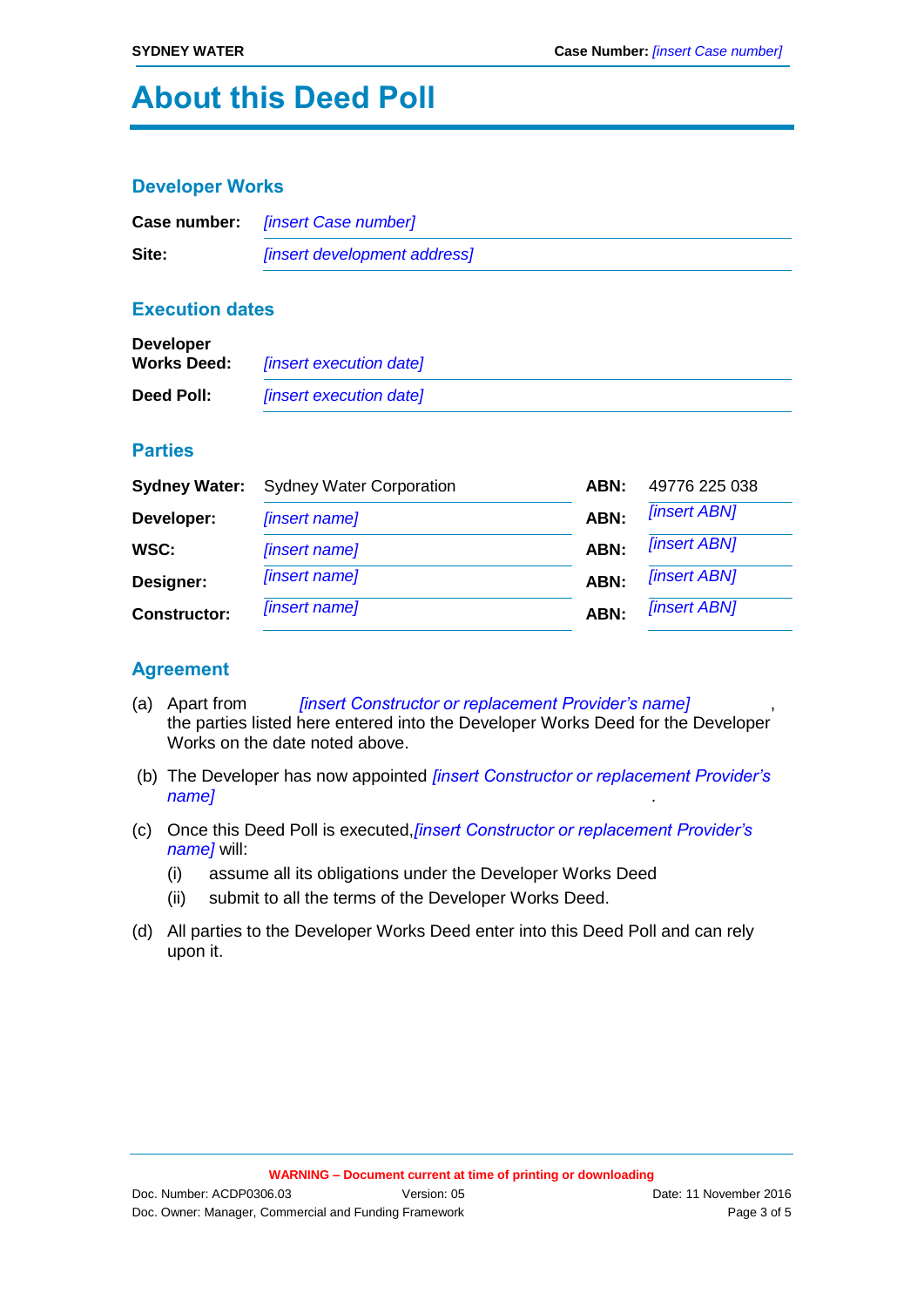# **Executing this Deed Poll**

| <b>CONSTRUCTOR OR REPLACEMENT PROVIDER</b>                                            |                                                     |                                             |
|---------------------------------------------------------------------------------------|-----------------------------------------------------|---------------------------------------------|
| Company with more than one director or secretary                                      |                                                     |                                             |
| <b>EXECUTED by</b>                                                                    | [insert company name]                               |                                             |
| Name of director                                                                      | Signature of director                               |                                             |
| Name of secretary                                                                     | Signature of secretary                              |                                             |
| Company with a sole director and company secretary                                    |                                                     |                                             |
| <b>EXECUTED by</b>                                                                    | [insert company name]                               |                                             |
| Name of sole director and company<br>secretary                                        | Signature of sole director and<br>company secretary |                                             |
| Party executing under power of attorney                                               |                                                     |                                             |
| SIGNED for                                                                            | [insert company name] under power of attorney:      |                                             |
| Name of attorney (who warrants<br>authorisation to enter into this agreement)         | Signature of attorney                               | Date of power of<br>attorney                |
| In the presence of:                                                                   |                                                     |                                             |
| Name of witness                                                                       | Signature of witness                                |                                             |
| Party executing under delegated authority                                             |                                                     |                                             |
| SIGNED for                                                                            | [insert company name] under delegated authority:    |                                             |
| Name of delegated person (who warrants<br>authorisation to enter into this agreement) | Signature of delegated<br>person                    | Position of delegated<br>person and date of |
| In the presence of:                                                                   |                                                     | delegated authority                         |
| Name of witness                                                                       | Signature of witness                                |                                             |
|                                                                                       |                                                     |                                             |

**WARNING – Document current at time of printing or downloading**